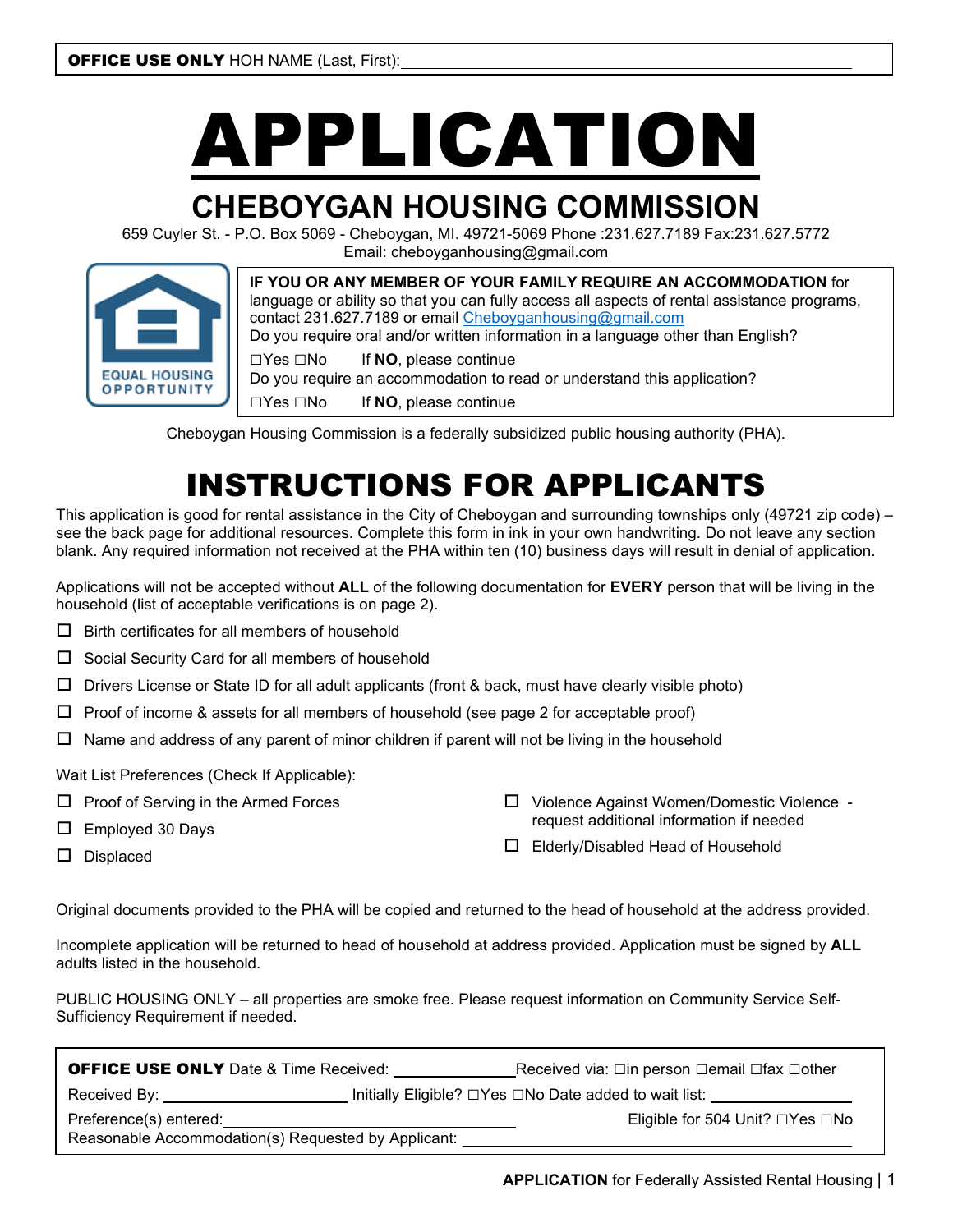#### I. APPLICANT HEAD OF HOUSEHOLD INFORMATION

You must notify the Cheboygan Housing Commission in writing of any changes in address, phone number, income or family status in order for your application to remain on our waiting list. If your application is not kept up to date, you may be required to fill out a new application.

| <b>Applicant Name:</b> |                                              |               |      |
|------------------------|----------------------------------------------|---------------|------|
| Mailing Address:       | City:                                        | State:        | Zip: |
|                        | Physical Address Where You Currently Reside: |               |      |
| Home Phone #:          | Work Phone #:                                | Cell Phone #: |      |
| Email Address:         |                                              |               |      |

Program Wait Lists you are applying for (check all that apply): □Public Housing □Housing Choice Voucher

#### II. CURRENT HOUSING

| Is any member of the household a veteran?                                                            | ⊡Yes ⊡No |          |                                         |                                              |
|------------------------------------------------------------------------------------------------------|----------|----------|-----------------------------------------|----------------------------------------------|
| Area you seeking housing due to a presidentially declared disaster?                                  |          | ⊡Yes ⊡No |                                         |                                              |
| Current circumstances (check all that apply): $\square$ Fleeing domestic violence                    |          |          |                                         | $\square$ Displaced due to government action |
| $\Box$ No fixed nighttime residence $\Box$ Displaced due to personal/private action such as eviction |          |          |                                         | $\Box$ Not displaced                         |
| $\Box$ Housing required to achieve or maintain family unification                                    |          |          | □ Aging out of State foster care system |                                              |

#### III. ACCEPTABLE VERIFICATION OF PREFERENCES

Federal regulations require you to verify certain statements or claims you make on your application for admission. Below are examples of documents we require to verify your information. Preference will not be added to wait list/application until acceptable written verification is received.

IDENTITY (front and back of ID required)

□Current State issued driver's license

□Current State issued picture state I.D.

#### U.S. CITIZENSHIP/LEGAL RESIDENCE

□Citizenship Declaration 241

□Social Security Card

#### VERIFICATION of AGE & PARENTS of MINORS

□Birth Certificate

□Baptismal Certificate

□Custodial Guardianship/Adoption Court Order

#### MILITARY SERVICE/VETERAN PREFERENCE □DD214

□Active pictured military card

#### VIOLENCE AGAINST WOMEN ACT (VAWA)

□Please request Domestic Violence Certification form

□Police Report

□Statement from Domestic Violence Shelter or Counselor

\*Please provide the best address for the PHA to mail communication to protect your health and safety\*

#### FAMILY UNIFICATION

□Statement from Public Child Welfare Agency

#### INVOLUNTARY DISPLACED

□Displaced by Disaster

□Michigan Government Action

□Housing Owner's Action (Must have eviction/foreclosure notice)

□Homeless verification from shelter and/or housing assistance resource agency (HARA)

#### INCOME VERIFICATION

□Statement from Employer (Signed and Dated)

□Employment Pay Stubs (Minimum 30 days)

□Child Support Court Order or MiWAM statement showing amount received in the last 12 months

□Alimony Court Order or statement

□Unemployment (Current Benefit Letter)

□V.A. Benefits (Current Letter from VA)

□Social Security, SSI, SSD (Current SSA benefit Letter)

□State Supplement (Current letter from MDHHS

showing monthly or quarterly amount received)

□Tax Return Documentation (W4 or 1040)

 $\Box$ Written verification of any other income you are receiving

#### ASSETS

 $\Box$ Most recent month end bank statement(s)  $\square$ Statements of cash value on all accounts/policies  $\Box$ Statements of any real property recently disposed

**APPLICATION** for Federally Assisted Rental Housing | 2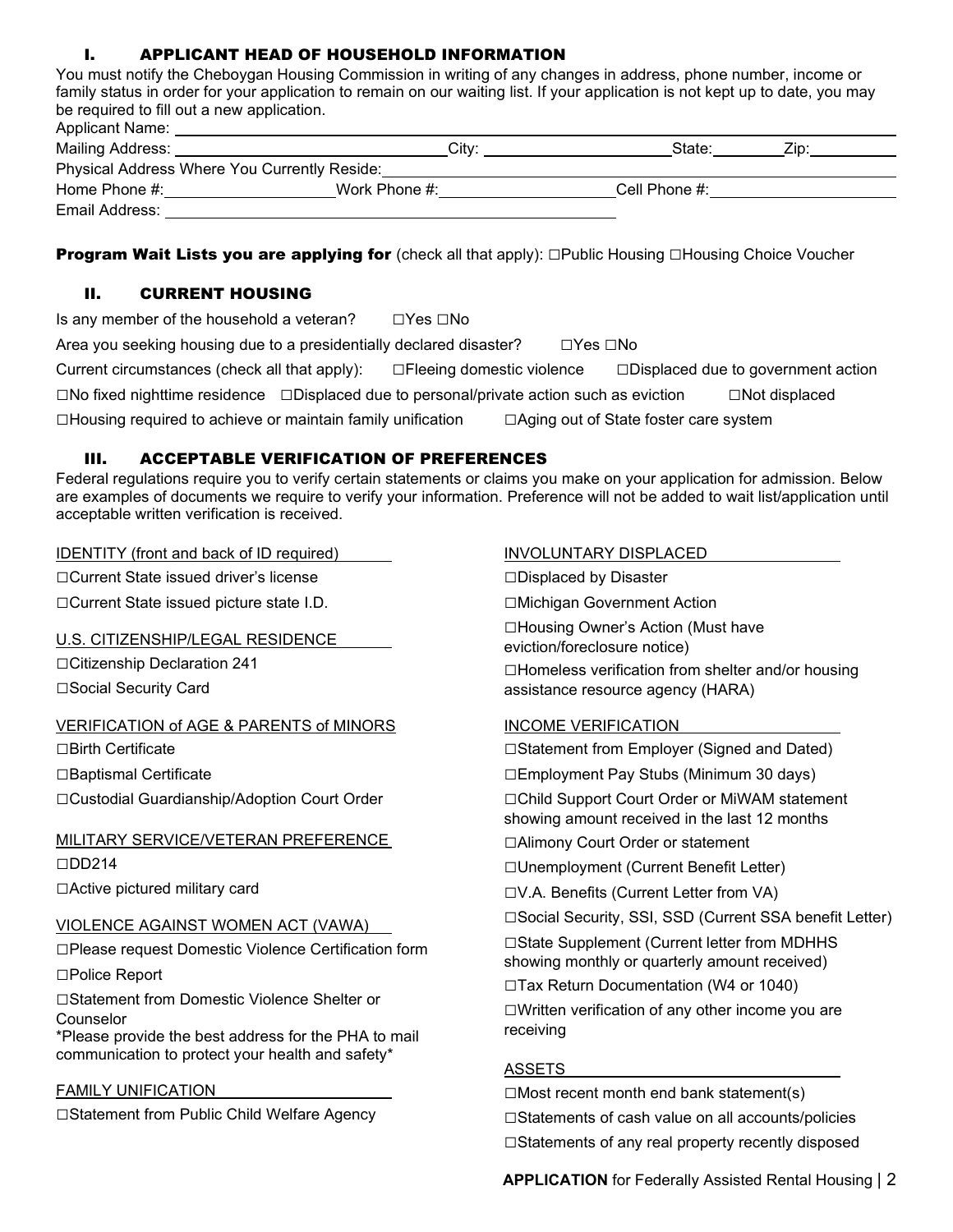#### IV. HOUSEHOLD COMPOSITION

All persons who will live in the rental unit must be listed.

#### **NO PERSON MAY RESIDE IN A SUBSIDIZED UNIT WHOSE RESIDENCY HAS NOT APPROVED BY THE PHA.**

**NOTE**: No application for rental assistance will be discriminated against for any reason including gender, age, race, family status, ethnicity, religion or ability. Applicants are not required to disclose a disability, however, benefits available to persons with a disability cannot be provided unless disability status is disclosed.

#### **LIST ALL HOUSEHOLD MEMBERS BEGINNING WITH THE HEAD OF HOUSEHOLD FIRST** – request additional pages if needed.

| *Use the following codes for relation to head of household: |    |                           |                                      | - הסטטטה משמחים משפח הסטטי היה המסטטה וספט המסטימה היה המסטימה הסטטימית הסטטימית הסטטימית<br>A=Adult who is not a full time student<br>L=Live In Aide Y=Youth under 18 |                | FA=Foster Adult<br>FC=Foster Child |              | E=Full time student over age 18<br>LC=Child of Live in Aide |                                      |
|-------------------------------------------------------------|----|---------------------------|--------------------------------------|------------------------------------------------------------------------------------------------------------------------------------------------------------------------|----------------|------------------------------------|--------------|-------------------------------------------------------------|--------------------------------------|
| Full Name as It Appears<br>on Social Security Card          |    | Social Security<br>Number | *Relation<br>to Head of<br>Household | Sex                                                                                                                                                                    | Race/Ethnicity | Date of Birth                      | Disabled?    | Most Recent<br>Date<br>Employed                             | Most Recent<br>Date TANF<br>Received |
| Last                                                        |    |                           |                                      | $\square M$                                                                                                                                                            |                |                                    | $\Box$ Yes   |                                                             |                                      |
| First                                                       | MI |                           |                                      | $\Box F$<br>□Decline to Disclose                                                                                                                                       |                |                                    | $\square$ No |                                                             |                                      |
| Last                                                        |    |                           |                                      |                                                                                                                                                                        |                |                                    | $\Box$ Yes   |                                                             |                                      |
|                                                             |    |                           |                                      | $\square M$                                                                                                                                                            |                |                                    |              |                                                             |                                      |
| First                                                       | MI |                           |                                      | $\Box F$<br>□Decline to Disclose                                                                                                                                       |                |                                    | $\square$ No |                                                             |                                      |
| Last                                                        |    |                           |                                      | $\square M$                                                                                                                                                            |                |                                    | $\Box$ Yes   |                                                             |                                      |
| First                                                       | MI |                           |                                      | ΠF                                                                                                                                                                     |                |                                    | $\square$ No |                                                             |                                      |
|                                                             |    |                           |                                      | □Decline to Disclose                                                                                                                                                   |                |                                    |              |                                                             |                                      |
| Last                                                        |    |                           |                                      | $\square M$                                                                                                                                                            |                |                                    | $\Box$ Yes   |                                                             |                                      |
| First                                                       | MI |                           |                                      | $\Box F$                                                                                                                                                               |                |                                    | $\square$ No |                                                             |                                      |
|                                                             |    |                           |                                      | □Decline to Disclose                                                                                                                                                   |                |                                    |              |                                                             |                                      |
| Last                                                        |    |                           |                                      | $\square M$                                                                                                                                                            |                |                                    | $\Box$ Yes   |                                                             |                                      |
| First                                                       | MI |                           |                                      | $\Box F$                                                                                                                                                               |                |                                    | $\square$ No |                                                             |                                      |
|                                                             |    |                           |                                      | $\Box$ Decline to Disclose                                                                                                                                             |                |                                    |              |                                                             |                                      |
| Last                                                        |    |                           |                                      | $\square M$                                                                                                                                                            |                |                                    | $\Box$ Yes   |                                                             |                                      |
| First                                                       | MI |                           |                                      | $\Box F$                                                                                                                                                               |                |                                    | $\square$ No |                                                             |                                      |
|                                                             |    |                           |                                      | □Decline to Disclose                                                                                                                                                   |                |                                    |              |                                                             |                                      |

\*Head of Household, spouse or co-head may not apply as student.

List Name(s), Address(es) and Phone Number(s) for any PARENTS of youth (excluding foster children) in the household that are not living in the home:

| Name  | $1$ rooo $\cdot$<br>ww. | Numbei<br>≀n∩n   |
|-------|-------------------------|------------------|
| Name  | $\cdots$<br>. סטע<br>ww | ⊇hon⊢<br>Numbei  |
| Name. | . .<br>voo.<br>. .uu    | – Phr∵<br>Number |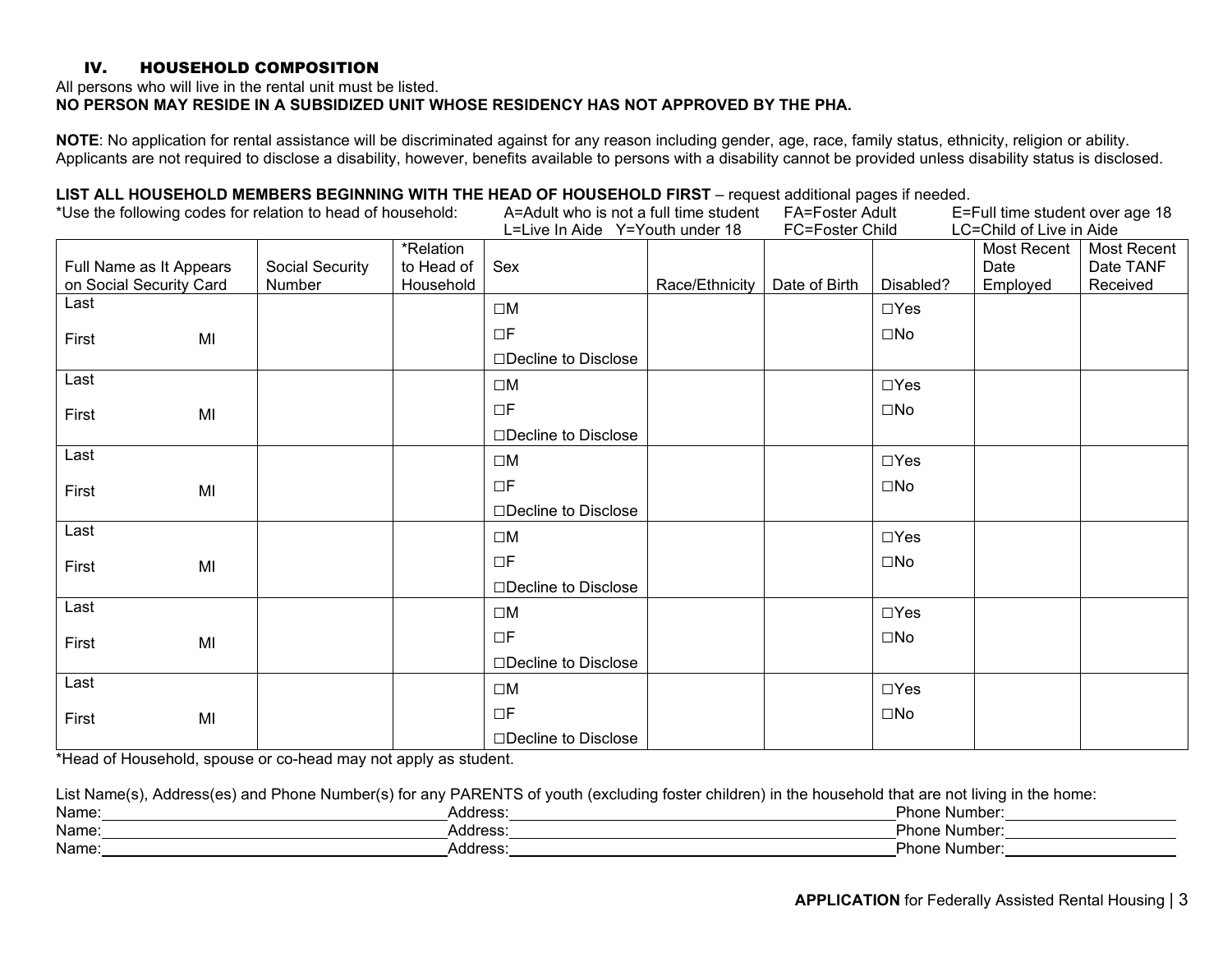#### IV. Household Composition (continued)

**1.** If a Social Security Number is not provided for any household member, check the reason below:

| □ (insert name)<br>□ (insert name)                                                                                            | is an eligible non-citizen                                                                                                                                                                                                    |  |  |  |
|-------------------------------------------------------------------------------------------------------------------------------|-------------------------------------------------------------------------------------------------------------------------------------------------------------------------------------------------------------------------------|--|--|--|
| $\Box$ (insert name)                                                                                                          | has not been assigned a social security number, and was<br>receiving HUD rental/housing assistance on January 31, 2010, and was 62 years old or older as of January 31, 2010.                                                 |  |  |  |
| 2. List all states in which any adult household member has resided:                                                           |                                                                                                                                                                                                                               |  |  |  |
|                                                                                                                               | 3. Is any household member over age 18 (other than head of household, spouse, or co-head) a full-time *college/higher<br>education student? $\square$ Yes $\square$ No If <b>YES</b> , list the name of the school attending: |  |  |  |
|                                                                                                                               | *Transcript verifying school and credit hours enrolled in is required                                                                                                                                                         |  |  |  |
| 4. Is the Spouse of the Head of Household temporarily absent from the home? $\square$ Yes $\square$ No                        | a. If YES, where is he/she? _____________________________When will the person return?______________                                                                                                                           |  |  |  |
| b. Does the absent spouse have income?<br>$\Box$ Yes $\Box$ No<br>If YES, list amount and pay schedule?                       | Income Source?                                                                                                                                                                                                                |  |  |  |
| 5. Does anyone in the household require an accommodation such as ramp, handrails, etc.?<br>If yes, please state requirements: | $\square$ No<br>$\Box Y$ es                                                                                                                                                                                                   |  |  |  |

**6.** Does any elderly or disabled family member require a live-in aide? □Yes □Yes □No

#### V. **INCOME AVAILABLE TO THE HOUSEHOLD** - see page 2 for acceptable verification of income

| <b>Type of Income</b> | Yes | $\frac{1}{2}$ | Name of person<br>receiving this income | Company, agency or<br>individual making<br>payment | <b>Gross</b><br><b>Income</b> | <b>Payment</b> | <b>Period/Schedule</b> |        |
|-----------------------|-----|---------------|-----------------------------------------|----------------------------------------------------|-------------------------------|----------------|------------------------|--------|
| Wages/Earned          |     |               |                                         |                                                    | \$                            | /hour          | /week                  | /month |
| <b>TANF/Welfare</b>   |     |               |                                         |                                                    | \$                            |                |                        |        |
| Self-employment       |     |               |                                         |                                                    | \$                            |                |                        |        |
| Pension/Retirement    |     |               |                                         |                                                    | \$                            |                |                        |        |
| SSI                   |     |               |                                         |                                                    | \$                            |                |                        |        |
| Social Security       |     |               |                                         |                                                    | \$                            |                |                        |        |
| Unemployment          |     |               |                                         |                                                    | \$                            |                |                        |        |
| Worker's Comp.        |     |               |                                         |                                                    |                               |                |                        |        |
| Regular Cash Gifts,   |     |               |                                         |                                                    |                               |                |                        |        |
| payments or           |     |               |                                         |                                                    |                               |                |                        |        |
| contributions from    |     |               |                                         |                                                    |                               |                |                        |        |
| outside of the        |     |               |                                         |                                                    |                               |                |                        |        |
| household             |     |               |                                         |                                                    |                               |                |                        |        |
| Military Income       |     |               |                                         |                                                    |                               |                |                        |        |
| Veteran's Benefits    |     |               |                                         |                                                    |                               |                |                        |        |
| Seasonal or           |     |               |                                         |                                                    |                               |                |                        |        |
| <b>Temporary Work</b> |     |               |                                         |                                                    |                               |                |                        |        |
| Student Financ. Aid   |     |               |                                         |                                                    |                               |                |                        |        |
| Lump Sum              |     |               |                                         |                                                    |                               |                |                        |        |
| Payments              |     |               |                                         |                                                    |                               |                |                        |        |
| Other                 |     |               |                                         |                                                    |                               |                |                        |        |

**Previous Year Tax Return** – indicate the amount of gross income for each family member as shown on the individual or joint Federal Income Tax Return.

| axpaver: | Return:<br>⊃ate∴<br>0t            | Gross Income:<br>Annual        |
|----------|-----------------------------------|--------------------------------|
| axpayer: | Return.<br>ـ ∟<br>Udic -<br>_____ | . Income:<br>Annual<br>' Gross |

**1.** Does anyone outside the household help with bills on a regular basis? □Yes □No If **YES**, list the name of each person or agency that contributes to your hold: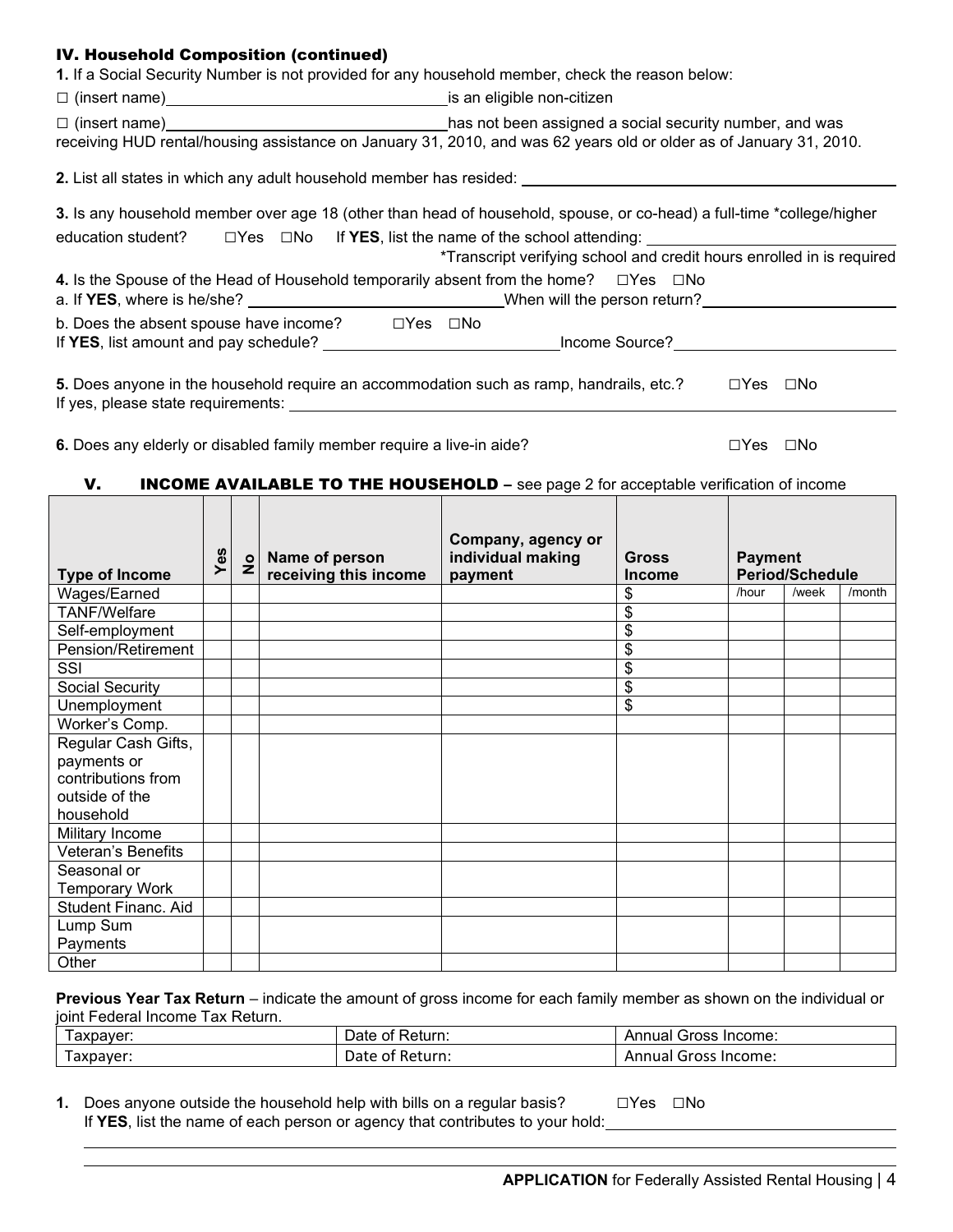**2.** Has anyone in the family applied for any other public benefit program such as Social Security Disability, Temporary Assistance for Needy Families (TANF) or other that are in the process of being approved?

□Yes □No If **YES**, explain:

**3.** Has any member of the household applied for child support? □Yes □No

**4.** Has any member of the household applied for spousal support? □Yes □No

#### VI. ASSETS AVAILABLE TO THE HOUSEHOLD - see page 2 for acceptable verification of assets

| <b>Type of Asset</b>                | Yes | $\frac{1}{2}$ | <b>Name of Family Member</b><br><b>Owning Asset</b> | <b>Value</b> | <b>WHERE ARE</b><br><b>ACCOUNTS/ASSETS</b><br>and how much do you<br>earn (i.e. % rate or<br>income generated) |
|-------------------------------------|-----|---------------|-----------------------------------------------------|--------------|----------------------------------------------------------------------------------------------------------------|
| Real Estate (home/land)             |     |               |                                                     |              |                                                                                                                |
| <b>Stocks</b>                       |     |               |                                                     |              |                                                                                                                |
| <b>Bonds</b>                        |     |               |                                                     |              |                                                                                                                |
| Pension/Retirement                  |     |               |                                                     |              |                                                                                                                |
| Insurance Policy with Cash Value    |     |               |                                                     |              |                                                                                                                |
| Checking Account - including Direct |     |               |                                                     |              |                                                                                                                |
| <b>Express Cards</b>                |     |               |                                                     |              |                                                                                                                |
| <b>Savings Accounts</b>             |     |               |                                                     |              |                                                                                                                |
| <b>Certificate of Deposit</b>       |     |               |                                                     |              |                                                                                                                |
| Trust                               |     |               |                                                     |              |                                                                                                                |
| Other (list):                       |     |               |                                                     |              |                                                                                                                |

#### VII. ELIGIBLE EXPENSES

| Do you pay for any out of pocket medical or disability assistance expenses that will NOT be reimbursed |                       |  |  |  |  |  |
|--------------------------------------------------------------------------------------------------------|-----------------------|--|--|--|--|--|
| by insurance or another outside source? Do NOT include life or burial insurance premiums. Complete     |                       |  |  |  |  |  |
| ONLY if head of household or spouse is 62 years of age or older or disabled.                           |                       |  |  |  |  |  |
| Do you pay for attendant care or an auxiliary apparatus for any disabled household member in order for | $\Box$ Yes $\Box$ No  |  |  |  |  |  |
| him/her or any other adult family member to work?                                                      |                       |  |  |  |  |  |
| Do you pay for childcare for children under age 12 while you work, attend school, or seek employment?  | $\Box Y$ es $\Box$ No |  |  |  |  |  |
|                                                                                                        |                       |  |  |  |  |  |

#### VIII. PREVIOUS HOUSING ASSISTANCE

|  | 1. Has any member of the household been in a federally assisted housing program? $\square$ Yes $\square$ No |  |  |
|--|-------------------------------------------------------------------------------------------------------------|--|--|
|--|-------------------------------------------------------------------------------------------------------------|--|--|

|  |  |  |  | 2. If YES, who (list names) and where (name of housing agency)?_ |  |  |  |
|--|--|--|--|------------------------------------------------------------------|--|--|--|
|--|--|--|--|------------------------------------------------------------------|--|--|--|

| Why did you move? |  |
|-------------------|--|
|                   |  |

|  | Was a debt or termination documented at move out? |  |  | ⊟Yes ⊡No ⊟Unsure |
|--|---------------------------------------------------|--|--|------------------|
|--|---------------------------------------------------|--|--|------------------|

□Yes □No If **YES**, who, where and why?

#### IX. CRIMINAL HISTORY

|  | 1. Has any member of the household been arrested, charged, or convicted for any of the following? |  |  |  |  |  |  |
|--|---------------------------------------------------------------------------------------------------|--|--|--|--|--|--|
|--|---------------------------------------------------------------------------------------------------|--|--|--|--|--|--|

| <b>Violent Criminal Activity</b>                                                                                                                                       | $\Box$ Yes           | $\square$ No  |
|------------------------------------------------------------------------------------------------------------------------------------------------------------------------|----------------------|---------------|
| Domestic Violence, Dating Violence, Sexual Assault or Stalking □ Yes □ No                                                                                              |                      |               |
| Alcohol-related offenses                                                                                                                                               | $\Box$ Yes $\Box$ No |               |
| Manufacture or distribution of methamphetamines                                                                                                                        | $\Box$ Yes $\Box$ No |               |
| Possession, use, sale or distribution of illegal drugs<br>2. If YES, to any of the above questions, provide the name and phone number for probation or parole officer: | $\Box$ Yes $\Box$ No |               |
| P.O. Name:                                                                                                                                                             |                      | Phone Number: |
| 3. Is any member of the household required to register in any state as a sex offender?                                                                                 |                      |               |

If **YES**, list name of household member and state: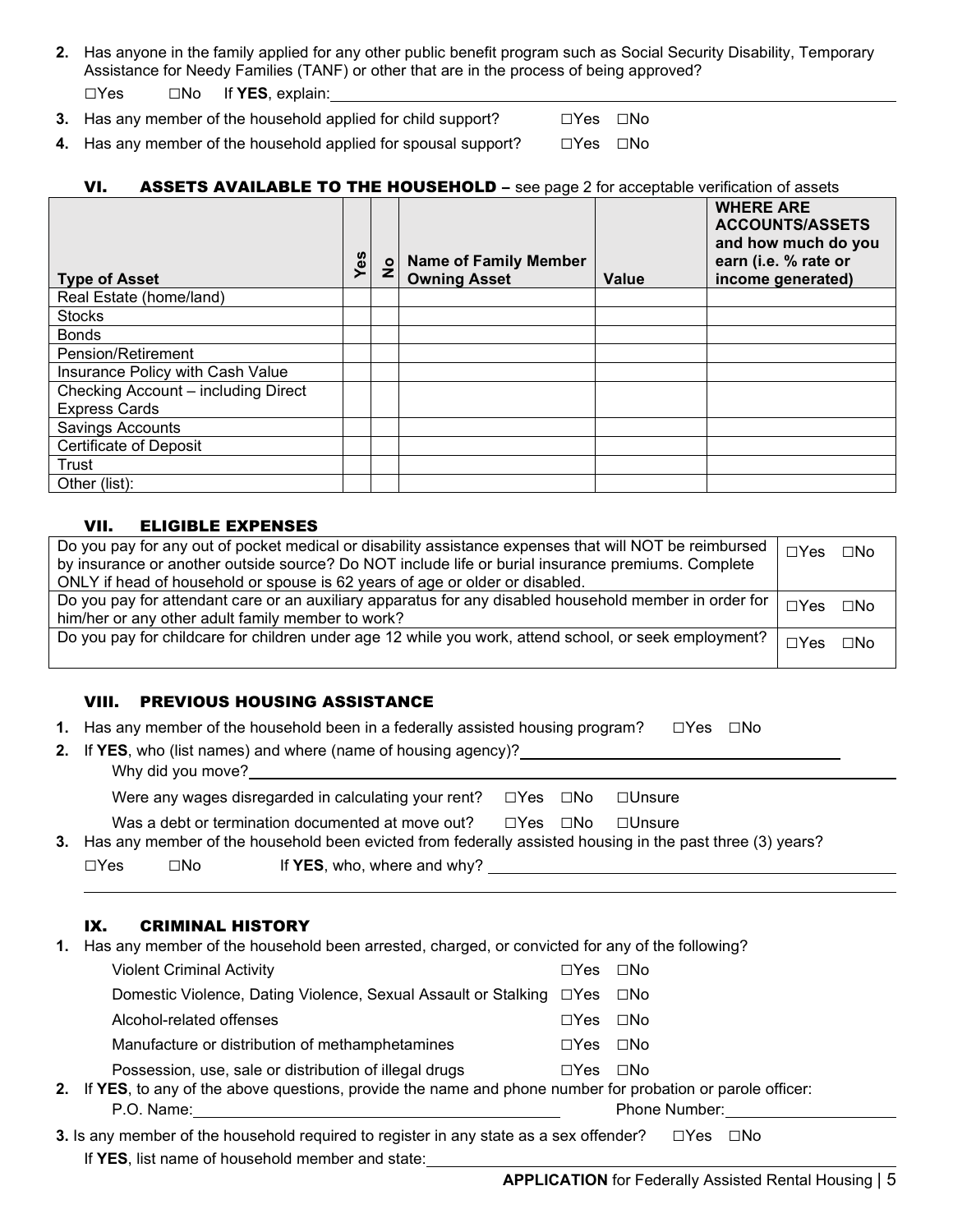#### X. RENTAL HISTORY

Rental History for **ALL ADULTS** for minimum of past five (5) years is required.

| Owner/Landlord Address: ________________________________City: ________________State: _________Zip: __________            |                                         |                                              |              |
|--------------------------------------------------------------------------------------------------------------------------|-----------------------------------------|----------------------------------------------|--------------|
|                                                                                                                          |                                         |                                              |              |
| Dates of Occupancy Beginning: Ending: Ending: Tenant paid utilities: □gas □electric □other                               |                                         |                                              |              |
| Were you ever late paying rent? □Yes □No Were you evicted or asked to move? □Yes                                         |                                         |                                              | $\square$ No |
|                                                                                                                          |                                         |                                              |              |
| Owner/Landlord Address: City: City: State: Zip: Zip:                                                                     |                                         |                                              |              |
|                                                                                                                          |                                         |                                              |              |
| Dates of Occupancy Beginning: Ending: Ending: Ending: Tenant paid utilities: □gas □electric □other                       |                                         |                                              |              |
| Were you ever late paying rent? $\square$ Yes $\square$ No Were you evicted or asked to move? $\square$ Yes $\square$ No |                                         |                                              |              |
|                                                                                                                          |                                         |                                              |              |
| Owner/Landlord Address: City: City: City: State: Zip: Zip:                                                               |                                         |                                              |              |
|                                                                                                                          |                                         |                                              |              |
| Dates of Occupancy Beginning: Ending: Ending: Ending: Tenant paid utilities: □gas □electric □other                       |                                         |                                              |              |
| Were you ever late paying rent? $\square$ Yes $\square$ No Were you evicted or asked to move? $\square$ Yes $\square$ No |                                         |                                              |              |
|                                                                                                                          |                                         |                                              |              |
| Owner/Landlord Address: ________________________________City: _________________State: _________Zip: __________           |                                         |                                              |              |
|                                                                                                                          |                                         |                                              |              |
| Dates of Occupancy Beginning: Ending: Ending: Tenant paid utilities: □gas □electric □other                               |                                         |                                              |              |
| Were you ever late paying rent? □Yes □No Were you evicted or asked to move? □Yes □No                                     |                                         |                                              |              |
|                                                                                                                          |                                         |                                              |              |
| Owner/Landlord Address: ________________________________City: ________________State: ________Zip: ____________           |                                         |                                              |              |
|                                                                                                                          |                                         |                                              |              |
| Dates of Occupancy Beginning: Ending: Ending: Ending: Tenant paid utilities: □gas □electric □other                       |                                         |                                              |              |
| Were you ever late paying rent? □Yes □No Were you evicted or asked to move? □Yes                                         |                                         |                                              | $\square$ No |
|                                                                                                                          |                                         |                                              |              |
|                                                                                                                          |                                         |                                              |              |
| Rental Unit Address:                                                                                                     | City:                                   | State:                                       | Zip:         |
| Dates of Occupancy Beginning:                                                                                            | Ending:                                 | Tenant paid utilities: □gas □electric □other |              |
| Were you ever late paying rent? $\Box$ Yes $\Box$ No                                                                     | Were you evicted or asked to move? □Yes |                                              | $\square$ No |
| Please list any other owners/landlords you have rented from and whether you were evicted by them:                        |                                         |                                              |              |
|                                                                                                                          |                                         |                                              |              |

#### XI. CREDIT HISTORY/PERSONAL REFERENCES

- 1. List a business where you have made payments in the past 24 months:
- 2. List a credit card you have made payments on in the past 24 months:
- 3. List two references to whom you are NOT RELATED who have knowledge of your ability to and willingness to abide by a Lease agreement and honor obligations:

| Name | к<br>,,,,          | .<br>אנוו<br>.        |
|------|--------------------|-----------------------|
| Name | ה ה<br>้าง<br>⊶ווי | $\bf{m}$<br>- 16<br>. |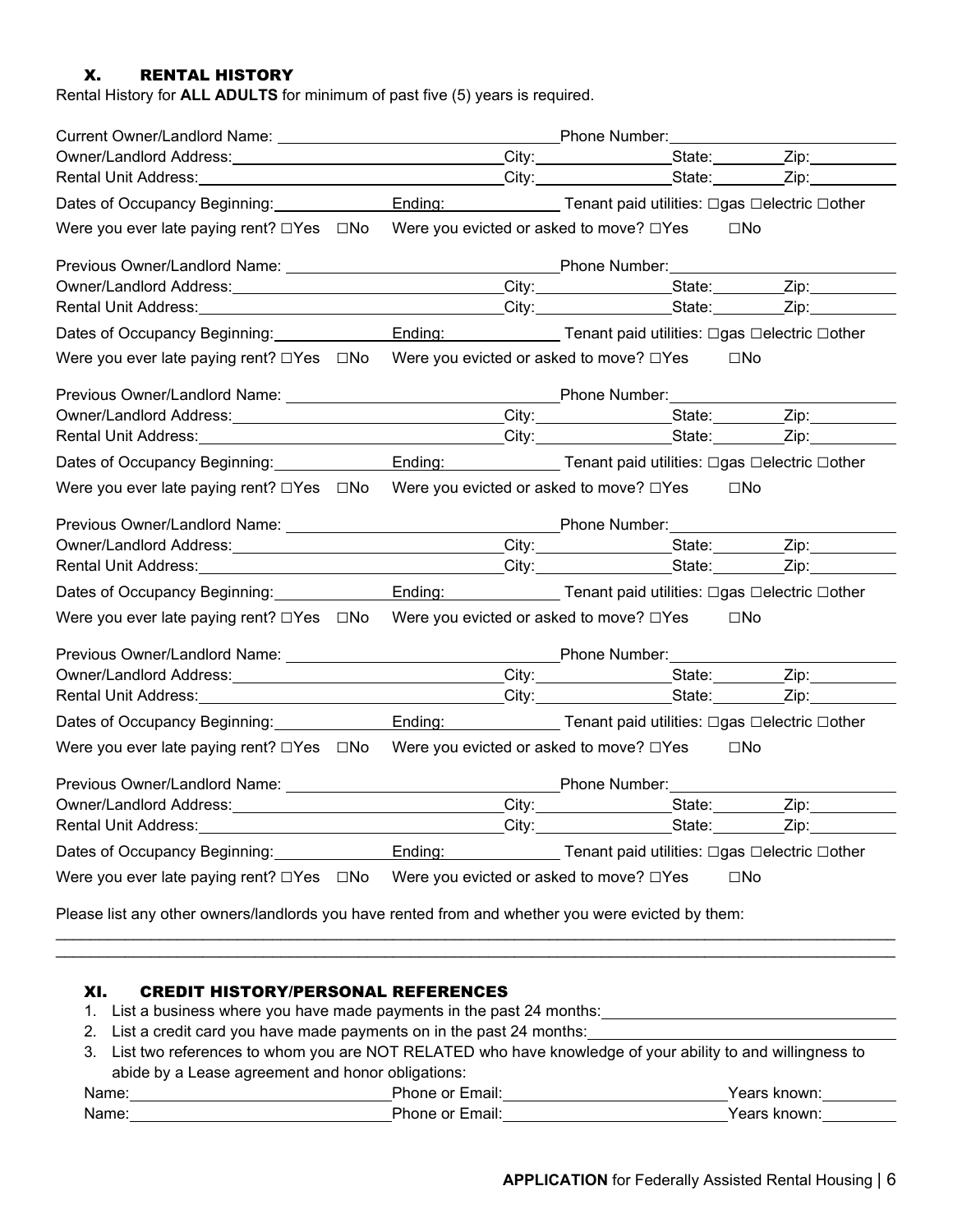#### XII. MISCELLANEOUS INFORMATION

- **1.** List vehicle(s) that will be parked on PHA owned property, if you move in you will be required to provide registration and will receive a parking sticker. Make\_\_\_\_\_\_\_\_\_\_\_Model\_\_\_\_\_\_\_\_Color\_\_\_\_\_\_\_\_Plate#\_\_
- **2.** Do you own a pet? □Yes □No If **YES**, breed and size of pet:
- **3.** How did you learn about our programs?
- **4.** Did anyone help you complete this application? □Yes □No If **YES**, who?
- **5.** Would you like to add anyone to your application as an emergency contact if you can't be reached? □Yes□No

#### XIII. REQUIRED SUPPLEMENTS TO THE APPLICATION

The following documents and Release of Information (ROI) forms are required for this application to be complete and will be provided at an eligibility interview if/when you respond to notice that you have been selected from the wait list:

- □ 214 Citizenship Declaration
- □ HUD Form 92006, Emergency Contact ROI
- □ HUD Form 9886, Privacy Act ROI

#### XIV. APPLICANT CERTIFICATION

**ALL FAMILY MEMBERS OVER AGE 18** MUST CERTIFY TO THE ACCURACY OF THE INFORMATION PROVIDED IN THIS APPLICATION. **'X' NEXT TO EACH ITEM LISTED AND SIGN BELOW**.

 $\Box$  I/we certify that the information provided in this application is accurate and complete to the best of my/our knowledge and belief.

 $\Box$  I/we understand that providing false statements or information is punishable under Federal Law and constitutes grounds for denial of my/our application, as well as termination of housing assistance and evction after Leasing a dwelling unit.

 $\Box$  I/we understand that all information provided in ths application and required supplements provided during an eligibility interview are subject to verification.

 $\Box$  I/we further understand that any changes to information provided in this application must be provided to the PHA within fourteen (14) calendar days of such change fore the application to remain valid.

After submitting this application, it then becomes the property of the Cheboygan Housing Commission and cannot be returned.

I have no objections to inquiries being made for the purpose of verifying the statements made herein. "I consent to allow Cheboygan Housing Commission to request and obtain information for the purpose of verifying my eligibility".

| Signature of Head of Household                      | Date |  |
|-----------------------------------------------------|------|--|
| Signature of Spouse of Head of Household or Co-Head | Date |  |
| Signature of Other Adult Family Member              | Date |  |
| Signature of Other Adult Family Member              | Date |  |

**WARNING: Title 18, Section 1001 of the U.S. Code States that a person is guilty of a felony for knowingly and willingly making false or fraudulent statements to any department or agency of the United States Government.** 

If you feel you have been discriminated against contact national Fair Housing and Equal Opportunity Hotline at 1.800.669.9777

Thank you for applying and we hope to have the opportunity to serve you!

**APPLICATION** for Federally Assisted Rental Housing | 7

- □ HUD Form 52675, Debts & Terminations □ Acceptance of UIV/EIV Policy
- □ Criminal History ROI
-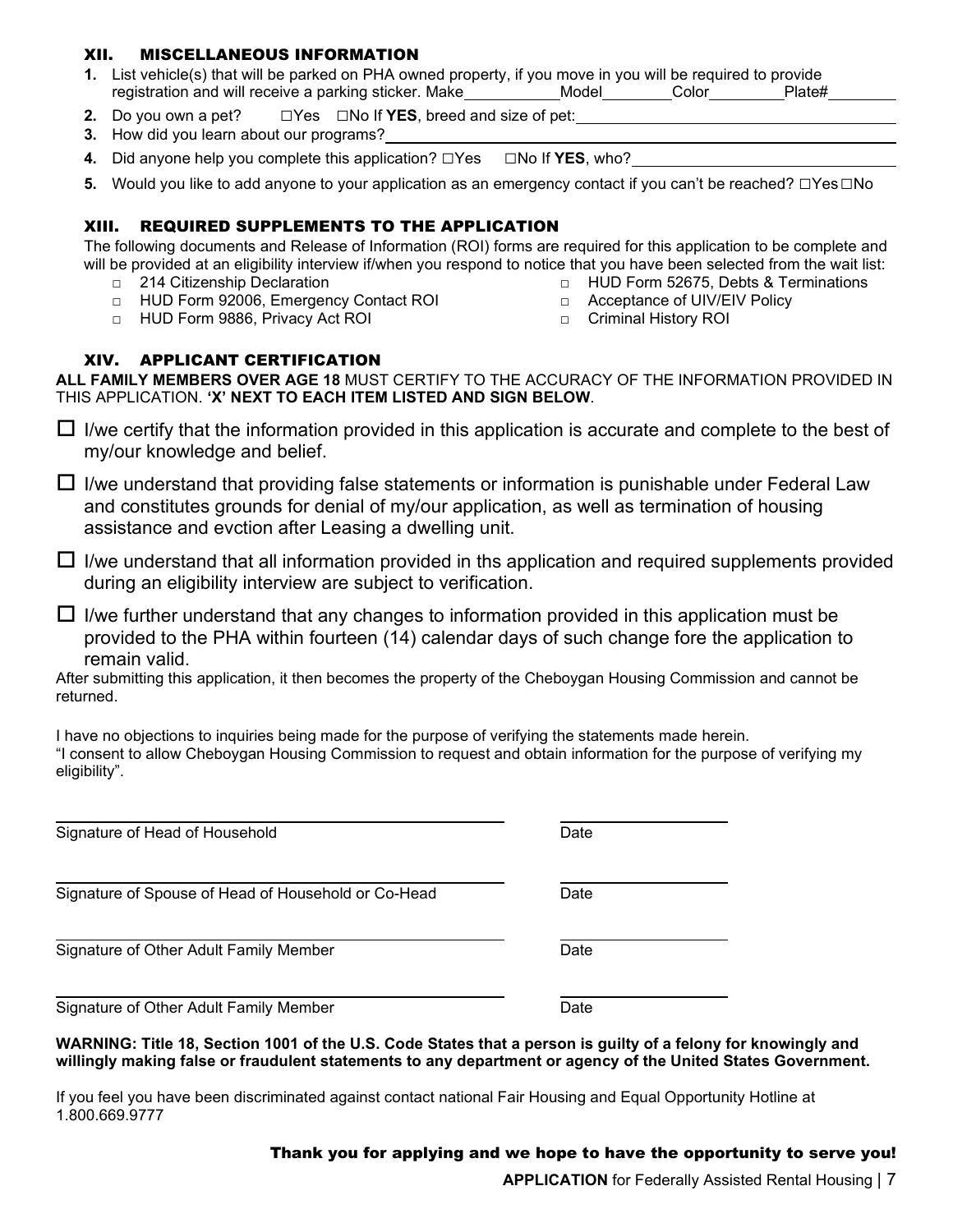

659 Cuyler Street, PO Box 5069, Cheboygan MI 49721 | p. 231.627.7189 | f. 231.627.5772 | e. cheboyganhousing@gmail.com

# THIS FORM IS FOR OFFICE USE ONLY

Head of Household Name: Record any information obtained from applicant(s) that differs from information provided on the application: Additional information on absent parent(s): Does the applicant plan to add anyone to the Lease/Household at a later time? Additional information regarding drug-related or criminal activity: Additional Rental History information: Additional income information: Additional asset information: Additional childcare information: Additional information related to disability or accommodations: Other information obtained from applicant: Record additional comments and PHA response:

#### Signature of PHA Interviewer: Date: Date: Date:

| LOG OF PHA CONTACT WITH APPLICANT |            |                |                |  |
|-----------------------------------|------------|----------------|----------------|--|
| <b>DATE</b>                       | <b>PHA</b> | <b>Contact</b> | <b>Details</b> |  |
|                                   | initials   | <b>Method</b>  |                |  |
|                                   |            |                |                |  |
|                                   |            |                |                |  |
|                                   |            |                |                |  |
|                                   |            |                |                |  |
|                                   |            |                |                |  |
|                                   |            |                |                |  |

#### **LOG OF PHA CONTACT WITH APPLICANT**